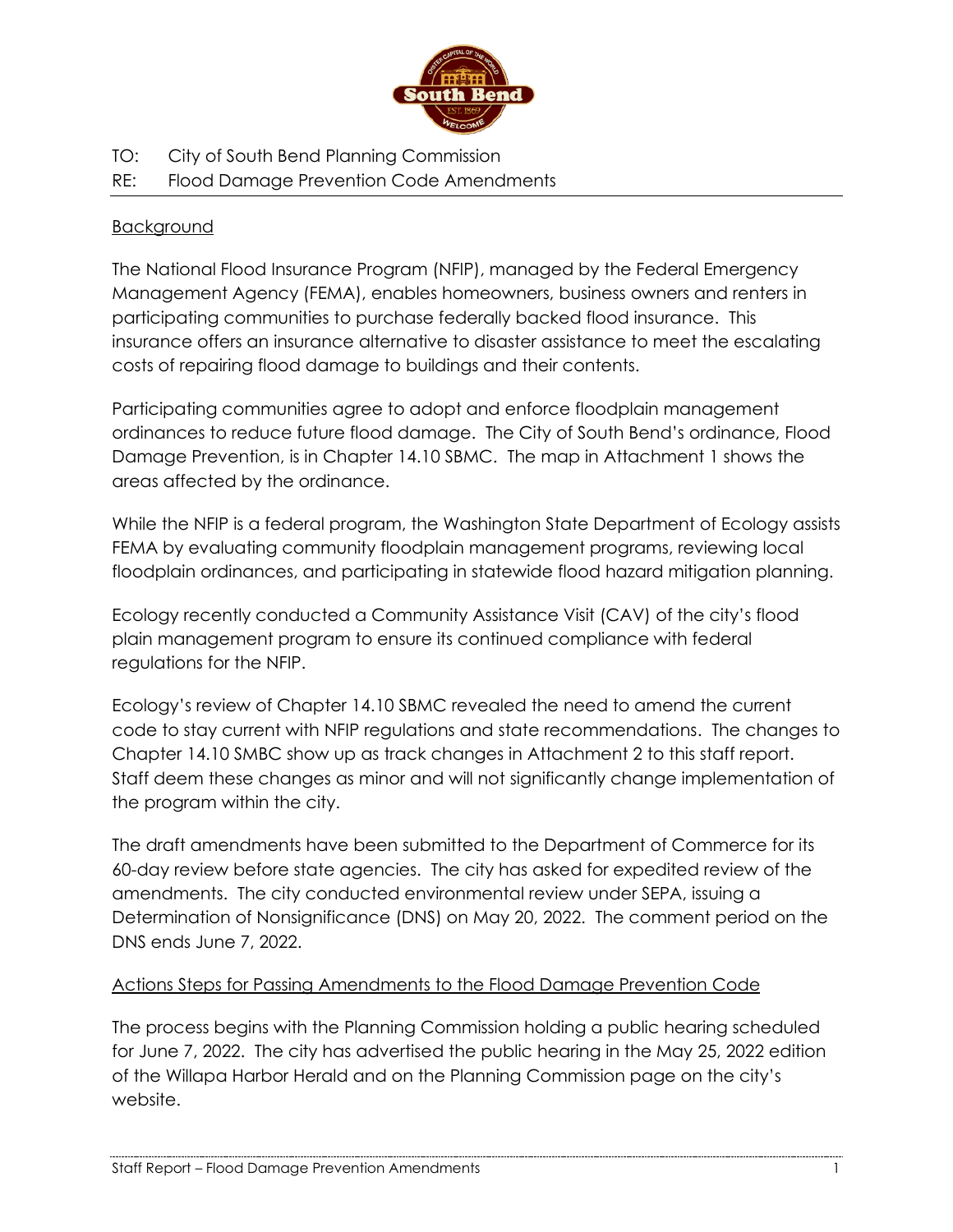After taking public testimony at the hearing, the Planning Commission will consider any comment on the code amendments, deliberate on its merits, and make a recommendation to the City Council.

The City Council will consider the Planning Commission recommendation at a following meeting. The City Council must then wait for any comments compiled during the state agency review period.

The City Council will then ask the staff to prepare an ordinance adopting the code amendments. Once the City Council receives the ordinance, it will introduce the ordinance (first reading) and then consider it at the following meeting.

Upon passage of the ordinance, the city must file a copy of it with the Department of Commerce Growth Management Division.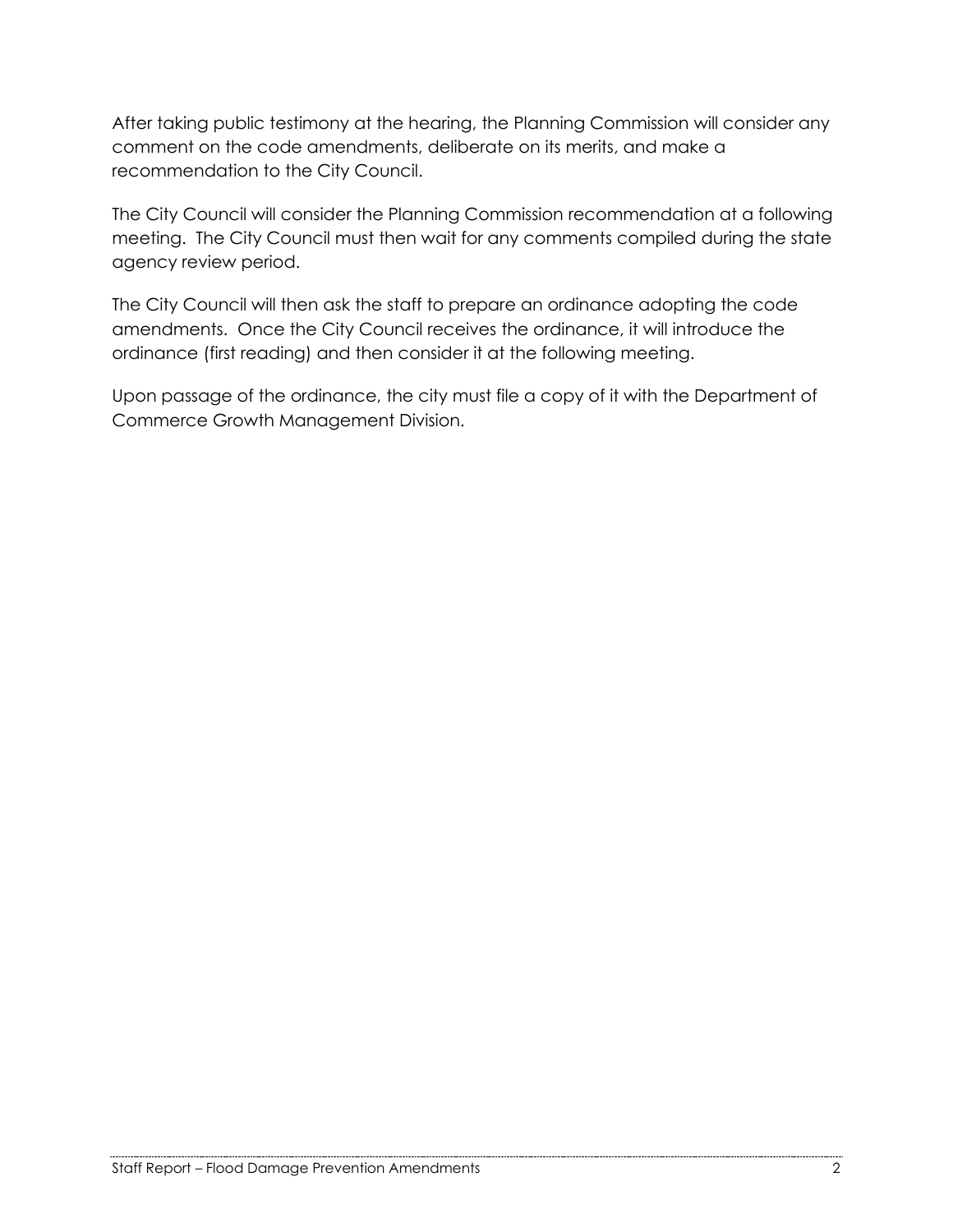

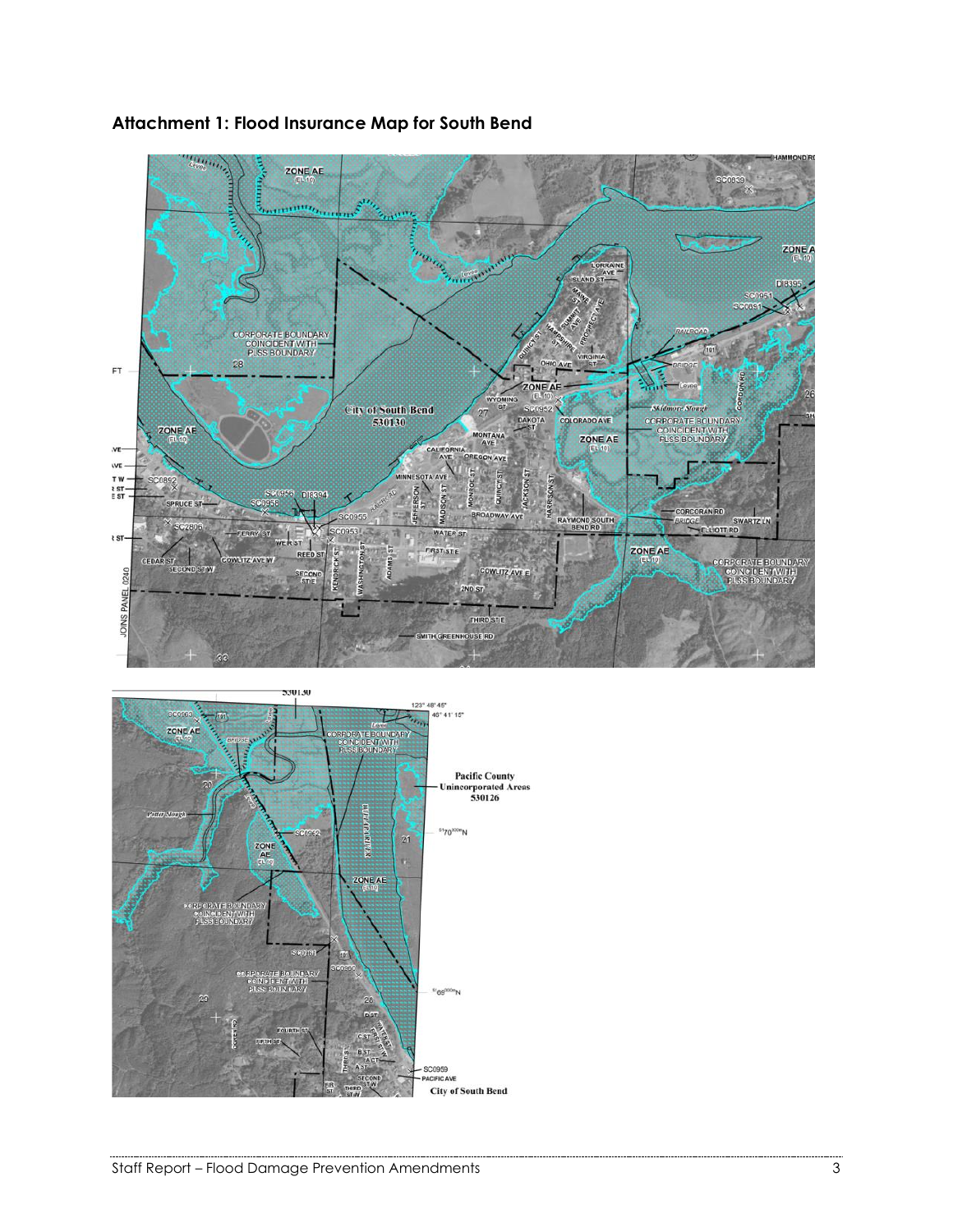## **Attachment 2**

## **14.10.010 Statutory authorization.**

The Legislature of the State of Washington has delegated the responsibility to local governmental units to adopt regulations designed to promote the public health, safety, and general welfare of its citizenry. (Ord. 1167 § 1.1, 1991).

## **14.10.020 Findings.**

A. The flood hazard areas of South Bend are subject to periodic inundation which results in loss of life and property, health, and safety hazards, disruption of commerce and governmental services, extraordinary public expenditures for flood protection and relief, and impairment of the tax base, all of which adversely affect the public health, safety, and general welfare.

B. These flood losses are caused by the cumulative effect of obstructions in areas of special flood hazards which increase flood heights and velocities, and, when inadequately anchored, damage uses in other areas. Uses that are inadequately floodproofed, elevated, or otherwise protected from damage also contribute to the flood loss. (Ord. 1167 § 1.2, 1991).

## **14.10.030 Purpose.**

It is the purpose of this chapter to promote the public health, safety and general welfare, and to minimize public and private losses due to flood conditions in specific areas by provisions designed to:

A. Protect human life and health;

B. Minimize expenditure of public money and costly flood control projects;

C. Minimize the need for rescue and relief efforts associated with flooding and generally undertaken at the expense of the general public;

D. Minimize prolonged business interruptions;

E. Minimize damage to public facilities and utilities such as water and gas mains, electric, telephone and sewer lines, streets, and bridges located in areas of special flood hazard;

F. Help maintain a stable tax base by providing for the sound use and development of areas of special food hazard so as to minimize future flood blight areas;

G. Ensure that potential buyers are notified that property is in an area of special flood hazard; and

H. Ensure that those who occupy the areas of special flood hazard assume responsibility for their actions. (Ord. 1167 § 1.3, 1991).

#### **14.10.040 Methods of reducing flood losses.**

In order to accomplish its purposes, this chapter includes methods and provisions for:

A. Restricting or prohibiting uses which are dangerous to health, safety and property due to water or erosion hazards, or which result in damaging increases in erosion or in flood heights or velocities;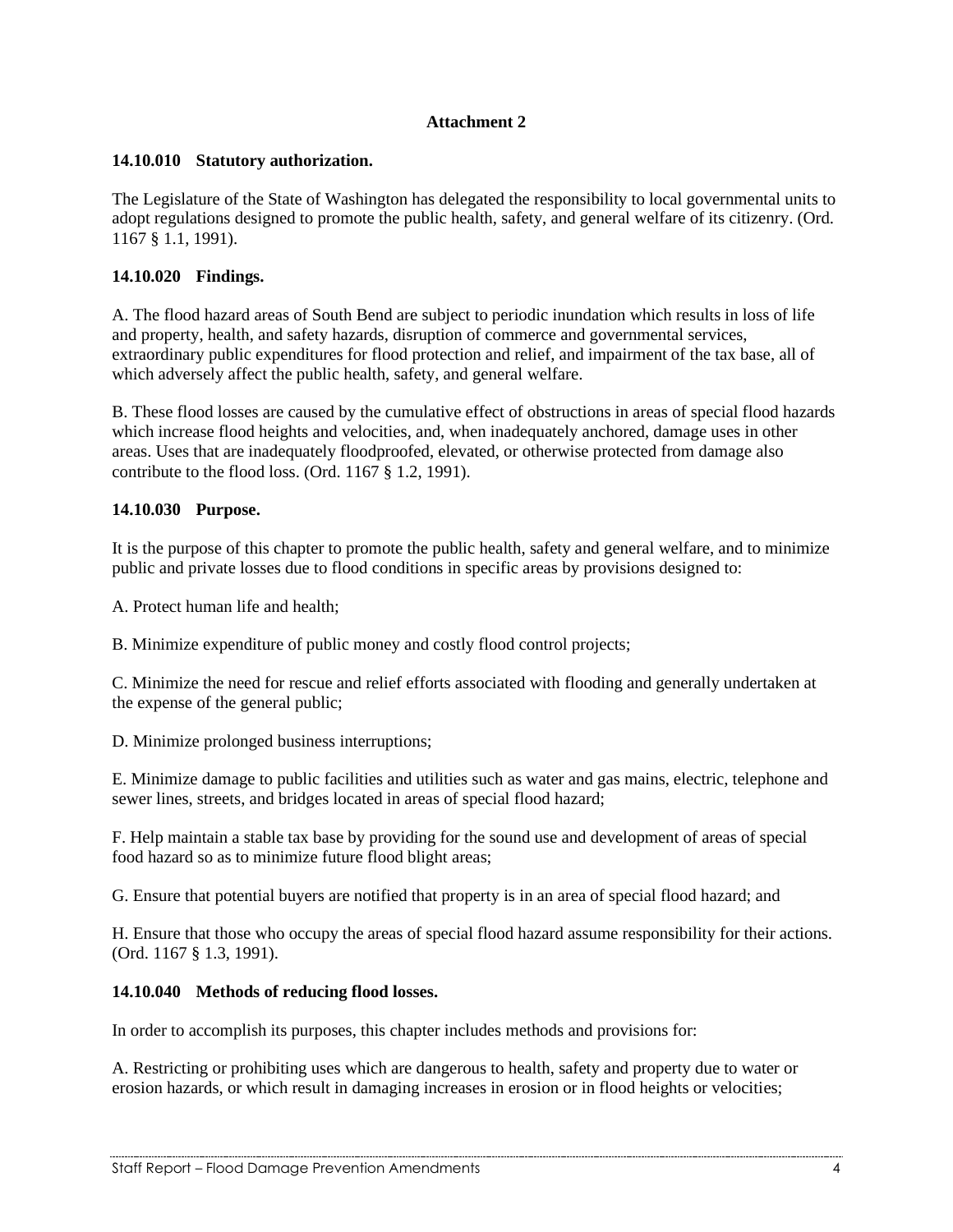B. Requiring that uses vulnerable to floods, including facilities which serve such uses, be protected against flood damage at the time of initial construction;

C. Controlling the alteration of natural floodplains, stream channels, and natural protective barriers, which help accommodate or channel floodwaters;

D. Controlling, filling, grading, and other development which may increase flood damage; and

E. Preventing or regulating the construction of flood barriers which will unnaturally divert floodwaters or which may increase flood hazards in other areas. (Ord. 1167 § 1.4, 1991).

## **14.10.050 Definitions.**

Unless specifically defined below, words or phrases used in this chapter shall be interpreted so as to give them the meaning they have in common usage and to give this chapter its most reasonable application.

A. "Alteration of watercourse" means any action that will change the location of the channel occupied by water within the banks of any portion of a riverine waterbody.

AB. "Appeal" means a request for a review of the city supervisor's interpretation of any provision of this chapter or a request for a variance.

BC. "Area of shallow flooding" means a designated AO or AH zone on the flood insurance rate map (FIRM). The base flood depths range from one to three feet, a clearly defined channel does not exist, the path of flooding is unpredictable and indeterminate, and velocity flow may be evident. AO is characterized as sheet flow and AH indicates ponding.

CD. "Area of special flood hazard" means the land in the floodplain within a community subject to a one percent or greater chance of flooding in any given year. It is shown on the Flood Insurance Rate Map (FIRM) as zone A, AO, AH, A1-30, AE, A99, AR (V, VO, V1-30, VE). "Special flood hazard area" is synonymous in meaning with the phrase "area of special flood hazard". Designation on maps always includes the letters A or V.

**DE**. "Base flood" means the flood having a one percent chance of being equaled or exceeded in any given year (also referred to as the "100-year flood"). Designated on FIRM maps by the letters A or V.

F. "Base Flood Elevation (BFE)" means the elevation to which floodwaters is anticipated to rise during the base flood.

EG. "Basement" means any area of the building having its floor subgrade (below ground level) on all sides.

FH. "Development" means any manmade change to improved or unimproved real estate, including but not limited to buildings or other structures, mining, dredging, filing, grading, paving, excavation or drilling operations or storage of equipment or materials located within the area of special flood hazard.

GI. "Flood" or "flooding" means a general or temporary condition of partial or complete inundation of normally dry land areas from:

- 1. The overflow of inland or tidal waters; and/or
- 2. The unusual or rapid accumulation of runoff or surface waters from any source.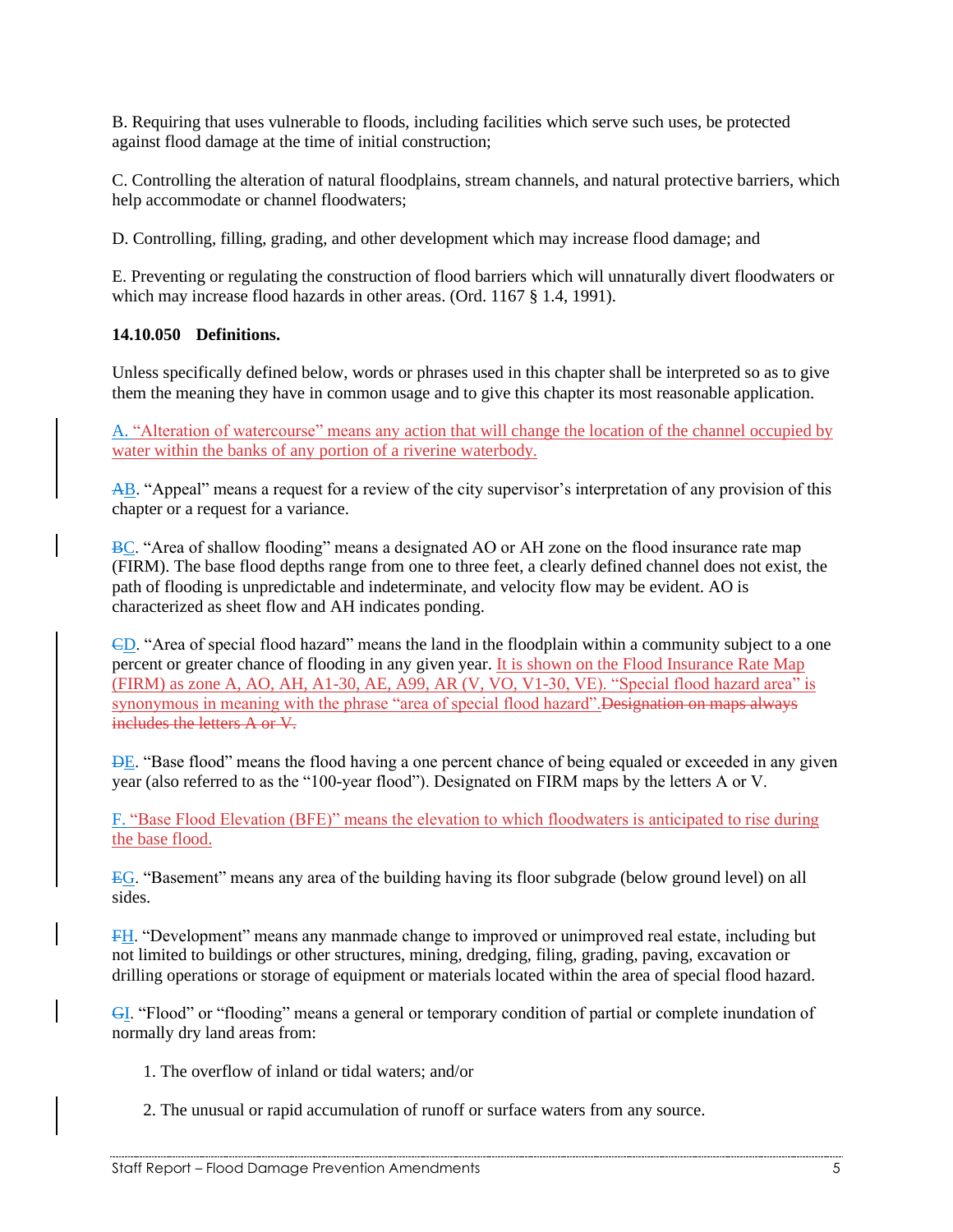3. Mudslides (i.e., mudflows) which are proximately caused by flooding as defined in paragraph (1)(b) of this definition and are akin to a river of liquid and flowing mud on the surfaces of normally dry land areas, as when earth is carried by a current of water and deposited along the path of the current.

4. The collapse or subsidence of land along the shore of a lake or other body of water as a result of erosion or undermining caused by waves or currents of water exceeding anticipated cyclical levels or suddenly caused by an unusually high water level in a natural body of water, accompanied by a severe storm, or by an unanticipated force of nature, such as flash flood or an abnormal tidal surge, or by some similarly unusual and unforeseeable event which results in flooding as defined in paragraph (1) of this definition.

J. "Flood Elevation Study" means an examination, evaluation and determination of flood hazards and, if appropriate, corresponding water surface elevations, or an examination, evaluation and determination of mudslide (i.e., mudflow) and/or flood-related erosion hazards. Also known as a Flood Insurance Study (FIS).

HK. "Flood insurance rate map (FIRM)" means the official map on which the Federal Insurance Administration has delineated both the areas of special flood hazards and the risk premium zones applicable to the community. A FIRM that has been made available digitally is called a Digital Flood Insurance Rate Map (DFIRM).

IL. "Flood insurance study" means the official report provided by the Flood Insurance Administration that includes flood profiles, the flood insurance rate maps, and the water surface elevation of the base flood.

M. "Floodplain administrator" means the community official designated by title to administer and enforce the floodplain management regulations.

N. "Flood proofing" means any combination of structural and nonstructural additions, changes, or adjustments to structures which reduce or eliminate risk of flood damage to real estate or improved real property, water and sanitary facilities, structures, and their contents. Flood proofed structures are those that have the structural integrity and design to be impervious to floodwater below the Base Flood Elevation.

JO. "Floodway" means the channel of a river or other watercourse and the adjacent land areas that must be reserved in order to discharge the base flood without cumulatively increasing the water surface elevation more than one foot. Also referred to as "Regulatory Floodway."

P. "Functionally dependent use" means a use which cannot perform its intended purpose unless it is located or carried out in close proximity to water. The term includes only docking facilities, port facilities that are necessary for the loading and unloading of cargo or passengers, and ship building and ship repair facilities, and does not include long term storage or related manufacturing facilities.

Q. "Highest adjacent grade" means the highest natural elevation of the ground surface prior to construction next to the proposed walls of a structure.

R."Historic structure" means any structure that is:

1. Listed individually in the National Register of Historic Places (a listing maintained by the Department of Interior) or preliminarily determined by the Secretary of the Interior as meeting the requirements for individual listing on the National Register;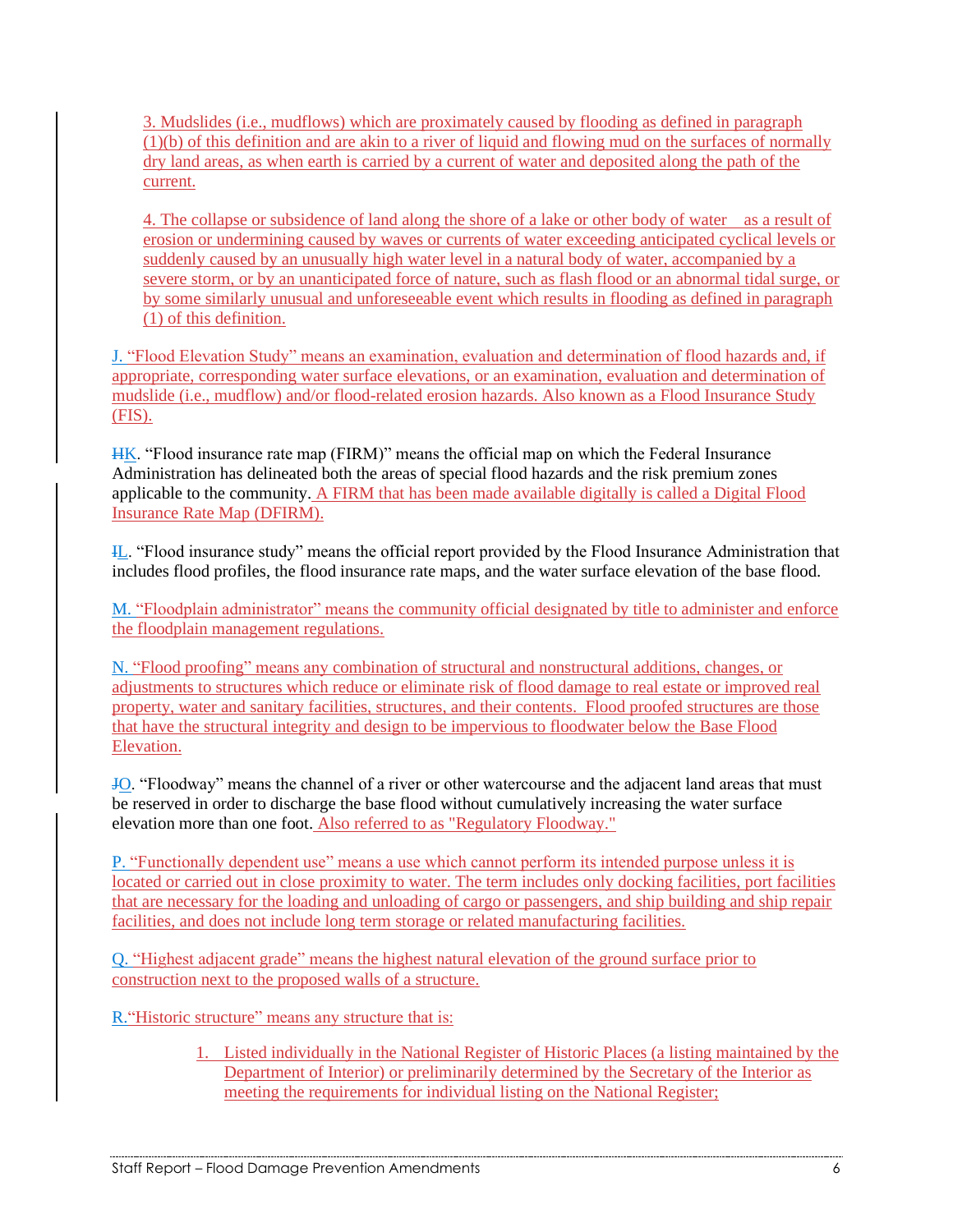- 1.
- 2. Certified or preliminarily determined by the Secretary of the Interior as contributing to the historical significance of a registered historic district or a district preliminarily determined by the Secretary to qualify as a registered historic district;
- 3. Individually listed on a state inventory of historic places in states with historic preservation programs which have been approved by the Secretary of Interior; or
- 4. Individually listed on a local inventory of historic places in communities with historic preservation programs that have been certified either:

a. By an approved state program as determined by the Secretary of the Interior, or b. Directly by the Secretary of the Interior in states without approved programs

KS. "Lowest floor" means the lowest floor of the lowest enclosed area (including basement). An unfinished or flood resistant enclosure, usable solely for parking of vehicles, building access or storage, in an area other than a basement area, is not considered a building's lowest floor; provided, that such enclosure is not built so as to render the structure in violation of the applicable nonelevation design requirements of this chapter found at SBMC 14.10.260(B).

**LT.** "Manufactured home" means a structure, transportable in one or more sections, which is built on a permanent chassis and is designed for use with or without a permanent foundation when connected to the required utilities. For floodplain management purposes the term "manufactured home" also includes park trailers, travel trailers, and other similar vehicles placed on a site for greater than 180 consecutive days. For insurance purposes the term "manufactured home" does not include park trailers, travel trailers and other similar vehicles.

MU. "Manufactured home park or subdivision" means a parcel (or contiguous parcels) of land divided into two or more manufactured home lots for rent or sale.

V. "Mean sea level" means for purposes of the National Flood Insurance Program, the vertical datum to which Base Flood Elevations shown on a community's Flood Insurance Rate Map are referenced.

NW. "New construction" means for the purposes of determining insurance rates, structures for which the "start of construction" commenced on or after the effective date of an initial Flood Insurance Rate Map or after December 31, 1974, whichever is later, and includes any subsequent improvements to such structures. For floodplain management purposes, "new construction" means structures for which the "start of construction" commenced on or after the effective date of a floodplain management regulation adopted by a community and includes any subsequent improvements to such structures.

structures for which the start of construction commenced on or after the effective date of the ordinance codified in this chapter.

OX. "Recreational vehicle" means a vehicle:

- 1. Built on a single chassis;
- 2. Four hundred square feet or less when measured at the largest horizontal projection;
- 3. Designed to be self-propelled or permanently towable by a light duty truck; and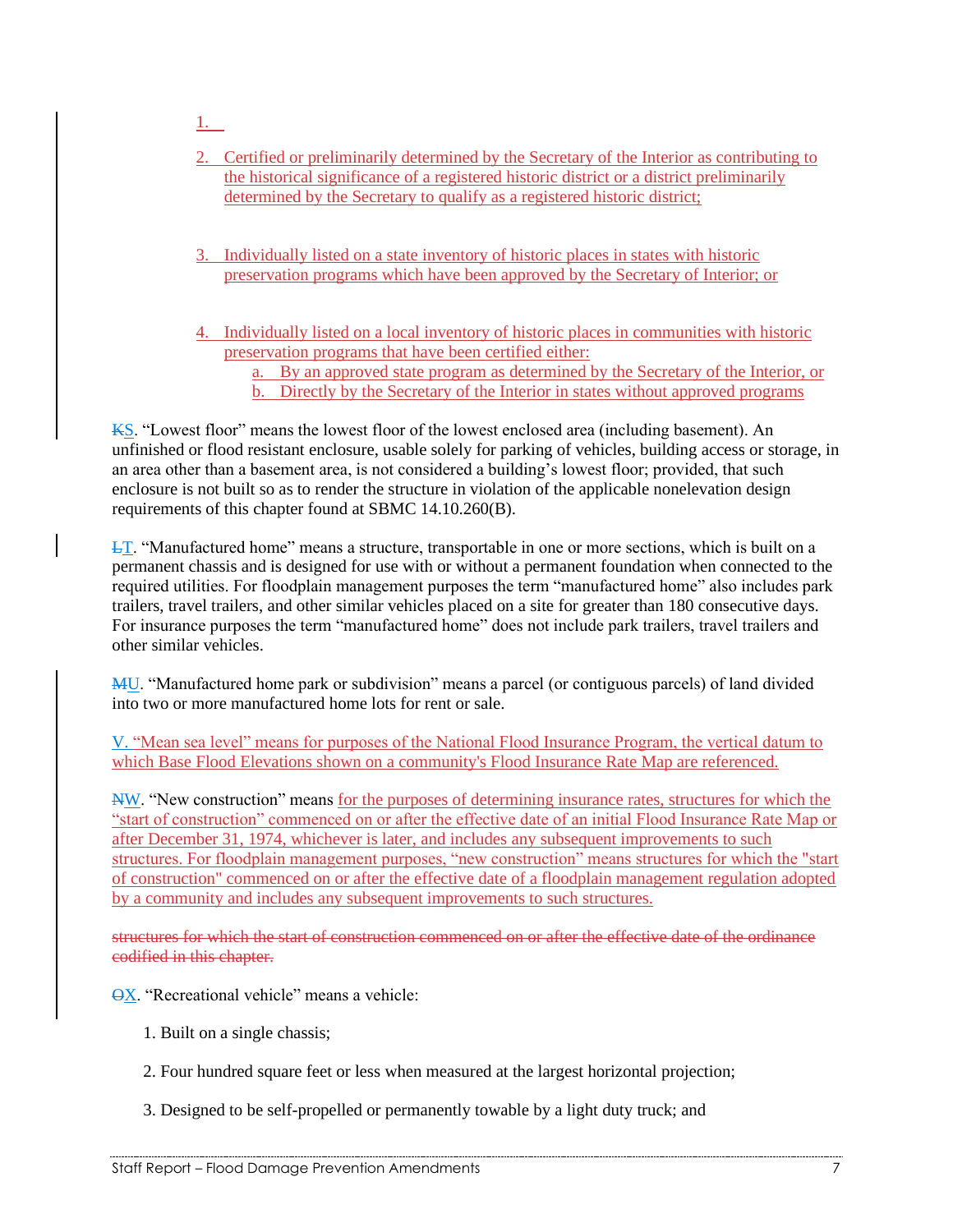4. Designed primarily not for use as a permanent dwelling but as a temporary living quarters for recreational, camping, travel or seasonal use.

PY. "Start of construction" includes substantial improvement, and means the date the building permit was issued; provided the actual start of construction, repair, reconstruction, placement or other improvement was within 180 days of the permit date. The "actual start" means either the first placement of permanent construction of a structure on a site, such as the pouring of slab or footings; the installation of piles; the construction of columns, or any work beyond the stage of excavation; or the placement of a manufactured home on a foundation. Permanent construction does not include land preparation, such as clearing, grading and filing; nor does it include the installation of streets and/or walkways; nor does it include excavation for a basement, footings, piers, or foundation or the erection of temporary forms; nor does it include the installation on the property or accessory buildings, such as garages or sheds not occupied as dwelling units or not parts of the main structure. For a substantial improvement, the actual start of construction means the first alteration of any wall, ceiling, floor, or other structural part of a building, whether or not that alteration affects the external dimensions of the building.

 $\overline{QZ}$ . "Structure" means a walled and roofed building including a gas or liquid storage tank that is principally above ground, as well as a manufactured home.

RAA. "Substantial damage" means damage of any origin sustained by a structure whereby the cost of restoring the structure to its before-damaged condition would equal or exceed 50 percent of the market value of the structure before the damage occurred.

SAB. "Substantial improvement" means any repair, reconstruction, or improvement of a structure, the cost of which equals or exceeds 50 percent of the market value of the structure either:

1. Before the improvement or repair is started; or

2. If the structure has been damaged and is being restored, before the damage occurred. For the purposes of this definition, a "substantial improvement" is considered to occur when the first alteration of any wall, ceiling, floor or other structural part of the building commences, whether or not that alteration affects the external dimensions of the structure.

The term "substantial improvement" does not, however, include either:

1. Any project for improvement of a structure to comply with existing state or local health, sanitary, or safety code specifications which are solely necessary to assure safe living conditions; or

2. Any alteration of a structure listed on the National Register of Historic Places or a State Inventory of Historic Places.

TAC. "Variance" means a grant of relief from the requirements of this chapter which permits construction in a manner that would otherwise be prohibited by this chapter. (Ord. 1496, 2015; Ord. 1167 § 2.0, 1991).

## **14.10.060 Lands to which this chapter applies.**

This chapter shall apply to all areas of flood hazards within the jurisdiction of the city of South Bend. (Ord. 1167 § 3.1, 1991).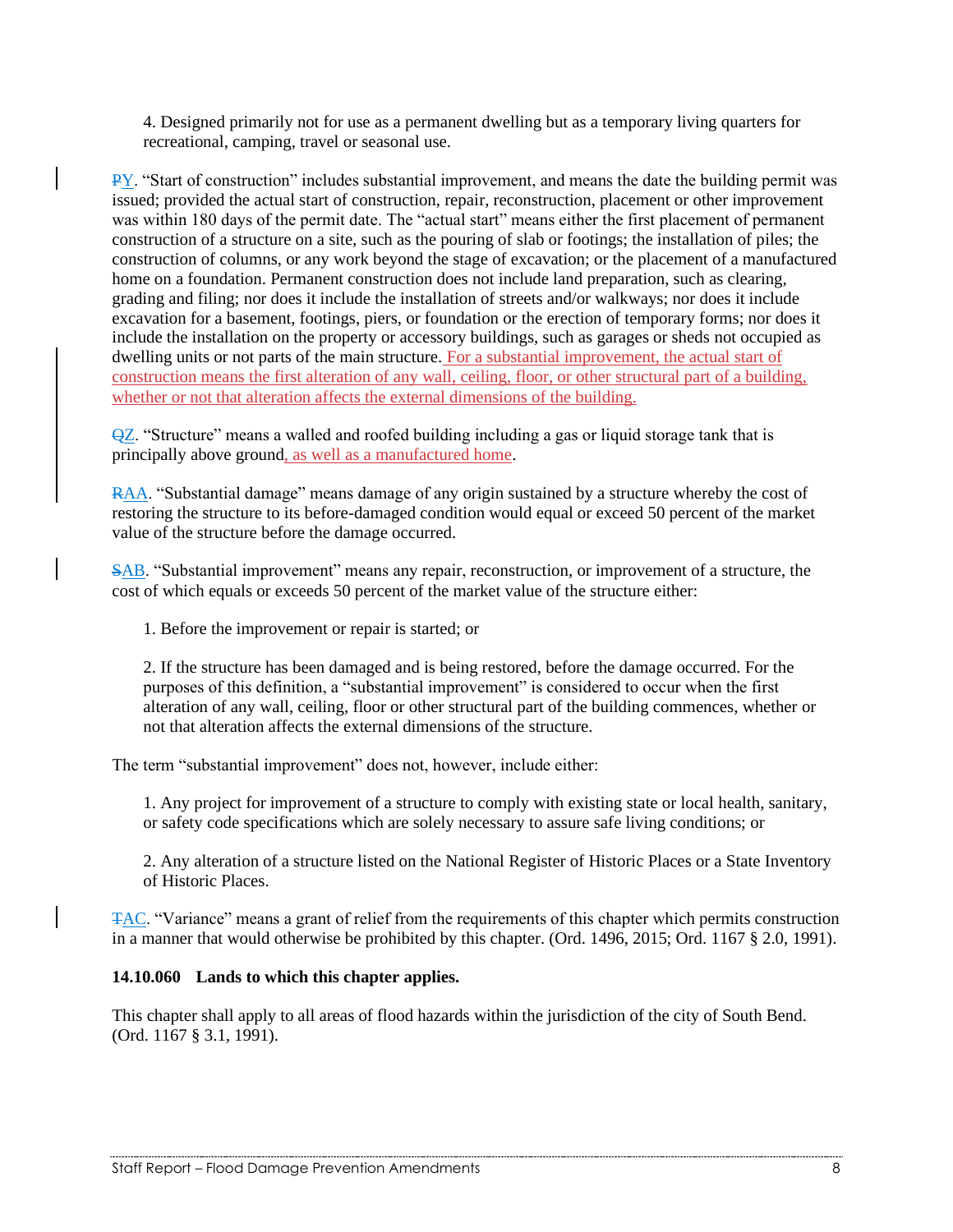## **14.10.070 Basis for establishing areas of special flood hazard.**

The areas of special flood hazard identified by the Department of Homeland Security's Federal Emergency Management Agency (FEMA) in a scientific and engineering report entitled "Flood Insurance Study Pacific County, Washington and incorporated areas, dated May 18, 2015," with accompanying flood insurance rate maps (FIRM), dated May 18, 2015, is adopted by reference and declared to be a part of this chapter. The flood insurance study (FIS) is on file at City Hall, 1102 W. First Street, South Bend, Washington. The best available information for flood hazard area identification as outlined in SBMC 14.10.160(B) shall be the basis for regulation until a new FIRM is issued that incorporates data utilized under SBMC 14.10.160(B). (Ord. 1496, 2015; Ord. 1167 § 3.2, 1991).

## **14.10.080 Penalties for noncompliance.**

All development within special flood hazard areas is subject to the terms of this ordinance and other applicable regulations. No structure or land shall hereafter be constructed, located, extended, converted, or altered without full compliance with the terms of this chapter and other applicable regulations. Violation of the provisions of this chapter by failure to comply with any of its requirements (including violations of conditions and safeguards established in connection with conditions) shall constitute a misdemeanor. Any person who violates this chapter or fails to comply with any of its requirements shall upon conviction thereof be fined not more than \$500.00 or imprisoned for not more than 90 days, or both, for each violation, and in addition shall pay all costs and expenses involved in the case.

Nothing herein contained shall prevent the city of South Bend from taking such other lawful action as is necessary to prevent or remedy any violation. (Ord. 1167 § 3.3, 1991).

## **14.10.090 Injunctive and other proceedings.**

Notwithstanding the imposition of any penalties hereunder, the city may institute any appropriate action or proceeding to require compliance with or to enjoin violation of the provisions of this chapter, or any administrative orders or determinations made pursuant to this chapter. (Ord. 1167 § 3.3-1, 1991).

#### **14.10.100 Abrogation and greater restrictions.**

This chapter is not intended to repeal, abrogate, or impair any existing easements, covenants, or deed restrictions. However, where this chapter and another ordinance, easement, covenant, or deed restriction conflict or overlap, whichever imposes the more stringent restrictions shall apply.

If any section, clause, sentence, or phrase of this chapter is held to be unconstitutional by any court of competent jurisdiction, then said holding shall in no way affect the validity of the remaining portions of this chapter. (Ord. 1496, 2015; Ord. 1167 § 3.4, 1991).

## **14.10.110 Interpretation.**

In the interpretation and application of this chapter, all provisions shall be:

A. Considered as minimum requirements;

B. Liberally construed in favor of the governing body; and

C. Deemed neither to limit nor repeal any other powers granted under state statutes. (Ord. 1167 § 3.5, 1991).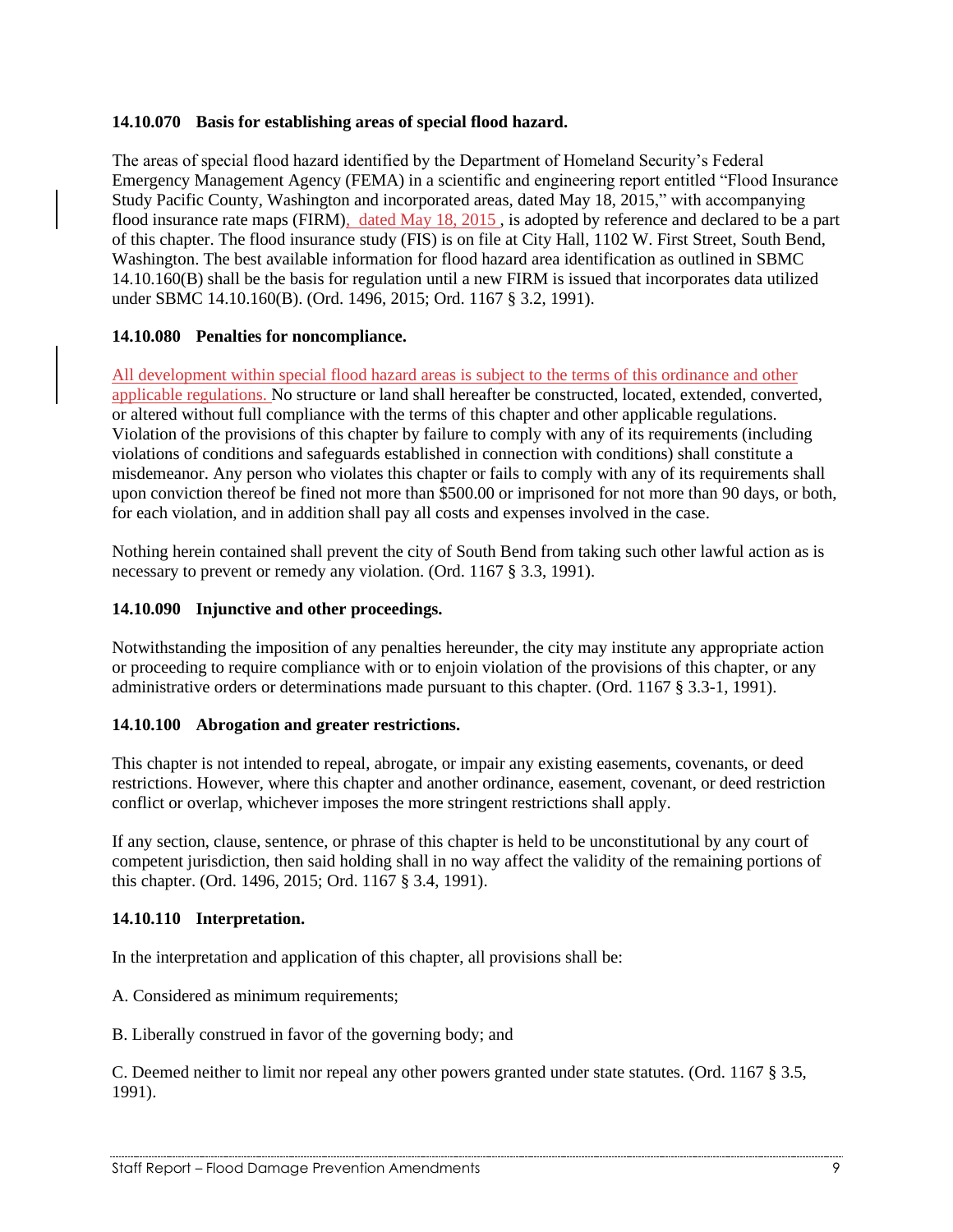## **14.10.120 Warning and disclaimer of liability.**

The degree of flood protection required by this chapter is considered reasonable for regulatory purposes and is based on scientific and engineering considerations. Larger floods can and will occur on rare occasions. Flood heights may be increased by manmade or natural causes. This chapter does not imply that land outside the areas of special flood hazards or uses permitted within such areas will be free from flooding or flood damages. This chapter shall not create liability on the part of the city of South Bend, any officer or employee thereof, or the Federal Insurance Administration, for any flood damages that result from reliance on this chapter or any administrative decision lawfully made hereunder. (Ord. 1496, 2015; Ord. 1167 § 3.6, 1991).

## **14.10.130 Severability**

This ordinance and the various parts thereof are hereby declared to be severable. Should any Section of this ordinance be declared by the courts to be unconstitutional or invalid, such decision shall not affect the validity of the ordinance as a whole, or any portion thereof other than the Section so declared to be unconstitutional or invalid.

## **14.10.130140 Development permit – Required.**

A development permit shall be obtained before construction or development begins within any area of special flood hazard established in SBMC 14.10.070. The permit shall be for all structures including manufactured homes, as defined in SBMC 14.10.050, and for all development including fill and other activities, also as set forth in SBMC 14.10.050. (Ord. 1167 § 4.1-1, 1991).

## **14.10.140150 Development permit – Application.**

Application for a development permit shall be made on forms furnished by the city supervisor and may include but not be limited to plans in duplicate drawn to scale showing the nature, location, dimensions, and elevations of the area in question, existing or proposed structures, fill, storage of materials, drainage facilities, and the location of the foregoing. Specifically, the following information is required:

A. Elevation in relation to mean sea level of the lowest floor (including basement) of all structures;

B. Elevation in relation to mean sea level to which any structure has been floodproofed;

C. Certification by a registered professional engineer or architect that the floodproofing methods for any nonresidential structure meet the floodproofing criteria in SBMC 14.10.260; and

D. Description of the extent to which a watercourse will be altered or relocated as a result of proposed development. (Ord. 1167 § 4.1-2, 1991).

E. Where development is proposed in a floodway, an engineering analysis indicating no rise of the Base Flood Elevation; and

F. Any other such information that may be reasonably required by the Floodplain Administrator in order to review the application.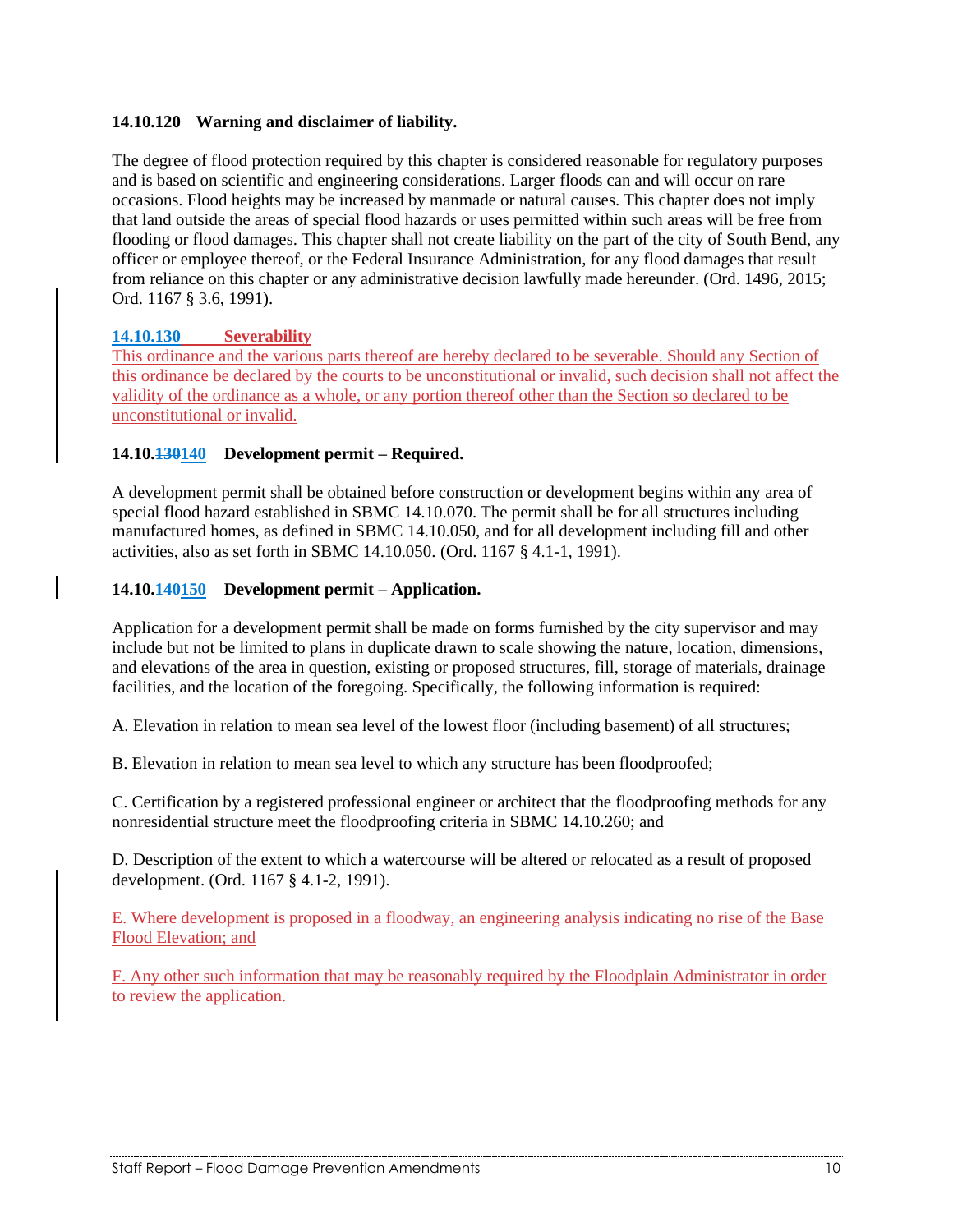## **14.10.150160 City supervisor – Administrative responsibility.**

The city supervisor is appointed to administer and implement this chapter by granting or denying development permit applications in accordance with its provisions. The Floodplain Administrator may delegate authority to implement these provisions. (Ord. 1167 § 4.2, 1991).

#### **14.10.160170 City supervisor – Duties.**

Duties of the city supervisor shall include, but not be limited to:

A. Permit Review.

1. Review all development permits to determine that the permit requirements of this chapter have been satisfied;

2. Review all development permits to determine that all necessary permits have been obtained from those federal, state or local governmental agencies from which prior approval is required;

3. Review all development permits to determine if the proposed development is located in the floodway. If located in the floodway, assure that the encroachment provisions of SBMC 14.10.290 are met:-

4. The site is reasonably safe from flooding.

5. Notify FEMA when annexations occur in the Special Flood Hazard Area.

B. Use of Other Base Flood Data. When base flood elevation data has not been provided in accordance with SBMC 14.10.070, the city supervisor shall obtain, review and reasonably utilize any base flood elevation and floodway data available from a federal, state or other source in order to administer SBMC 14.10.250 through 14.10.290.

C. Information to be Obtained and Maintained.

1. Where base flood elevation data is provided through the flood insurance study or required as in subsection (B) of this section, obtain and record the actual (as-built) elevation (in relation to mean sea level) of the lowest floor, including basement, of all new or substantially improved structures, and whether or not the structure contains a basement.

2. For all new or substantially improved floodproofed nonresidential structures where base flood elevation data is provided through the FIS, FIRM, or as required in section 14.10.160(B):

a. Verify Obtain and maintain a record the actual elevation (in relation to mean sea level); and

b. Maintain the floodproofing certifications required in SBMC 14.10.140(C).

3. Maintain for public inspection all records pertaining to the provisions of this chapter.

4. Certification required by section 14.10.290(A) (floodway encroachments).

5. Records of all variance actions, including justification for their issuance.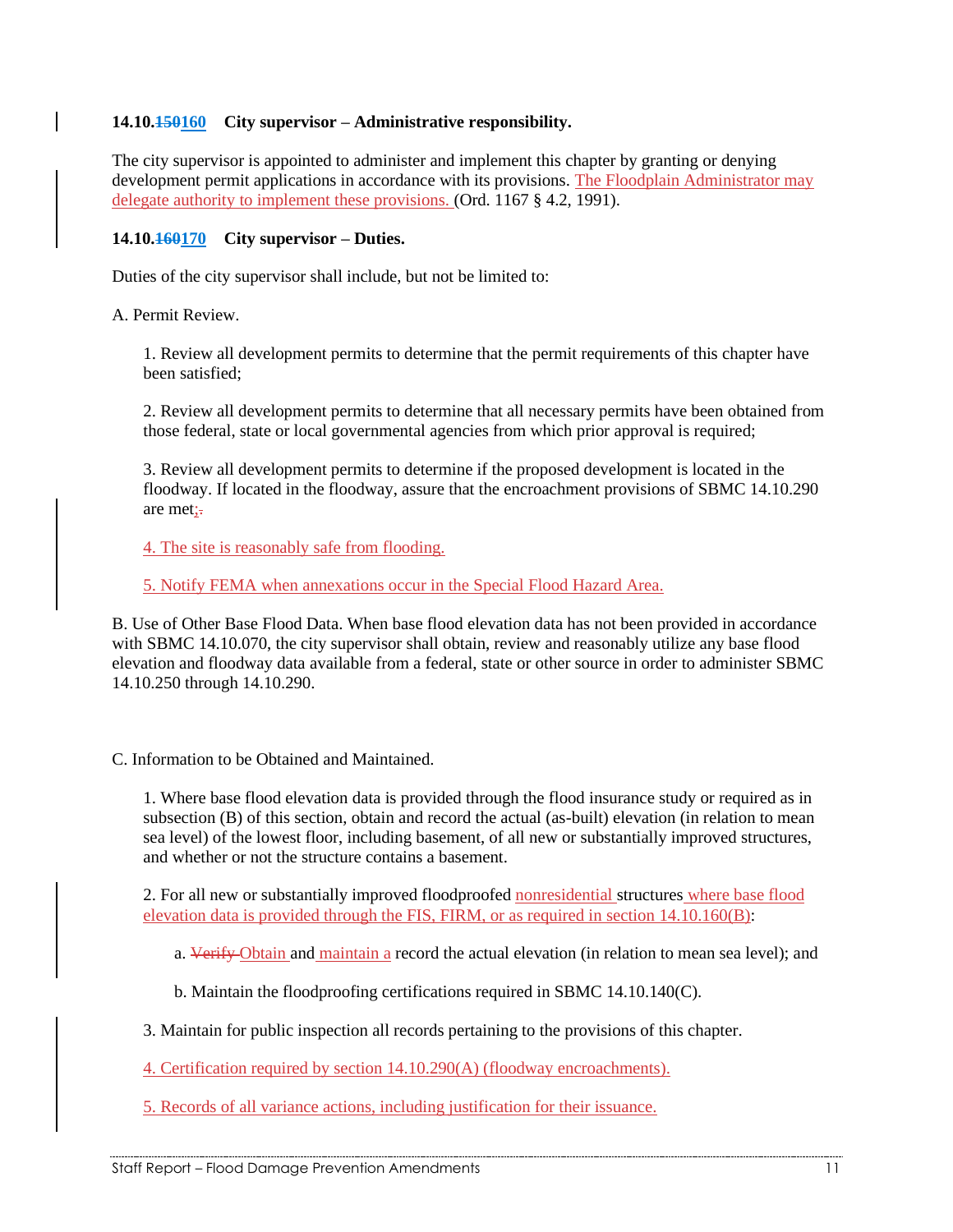## 6. Improvement and damage calculations.

D. Alteration of Watercourses.

1. Notify adjacent communities and the Washington State Department of Ecology prior to any alteration or relocation of a watercourse, and submit evidence of such notification to the Federal Insurance Administration.

2. Require that maintenance is provided within the altered or relocated portion of said watercourse so that the flood-carrying capacity is not diminished.

E. Interpretation of FIRM Boundaries. Make interpretations, where needed, as to exact location of the boundaries of the areas of special flood hazards (for example, where there appears to be a conflict between a mapped boundary and actual field conditions). The person contesting the location of the boundary shall be given a reasonable opportunity to appeal the interpretation as provided in SBMC 14.10.170 and 14.10.180. (Ord. 1167 § 4.3, 1991).

#### **14.10.170180 Appeal board.**

A. The board of adjustment as established by the South Bend city council shall hear and decide appeals and requests for variances from the requirements of this chapter.

B. The board of adjustment shall hear and decide appeals when it is alleged there is an error in any requirement, decision, or determination made by the city supervisor in the enforcement or administration of this chapter.

C. Those aggrieved by the decision of the board of adjustment, or any taxpayer, may appeal such decision to the superior court of Pacific County, as provided in RCW 35A.63.110.

D. In passing upon such applications, the board of adjustment shall consider all technical evaluations, all relevant factors, standards specified in other sections of this chapter, and:

1. The danger that materials may be swept onto other lands to the injury of others;

2. The danger of life and property due to flooding or erosion damage;

3. The susceptibility of the proposed facility and its contents to flood damage and the effect of such damage on the individual owner;

4. The importance of the services provided by the proposed facility to the community;

5. The necessity to the facility of a waterfront location, where applicable;

6. The availability of alternative locations for the proposed use which are not subject to flooding or erosion damage;

7. The compatibility of the proposed use with existing and anticipated development;

8. The relationship of the proposed use to the comprehensive plan and floodplain management program for that area;

9. The safety of access to the property in times of flood for ordinary and emergency vehicles;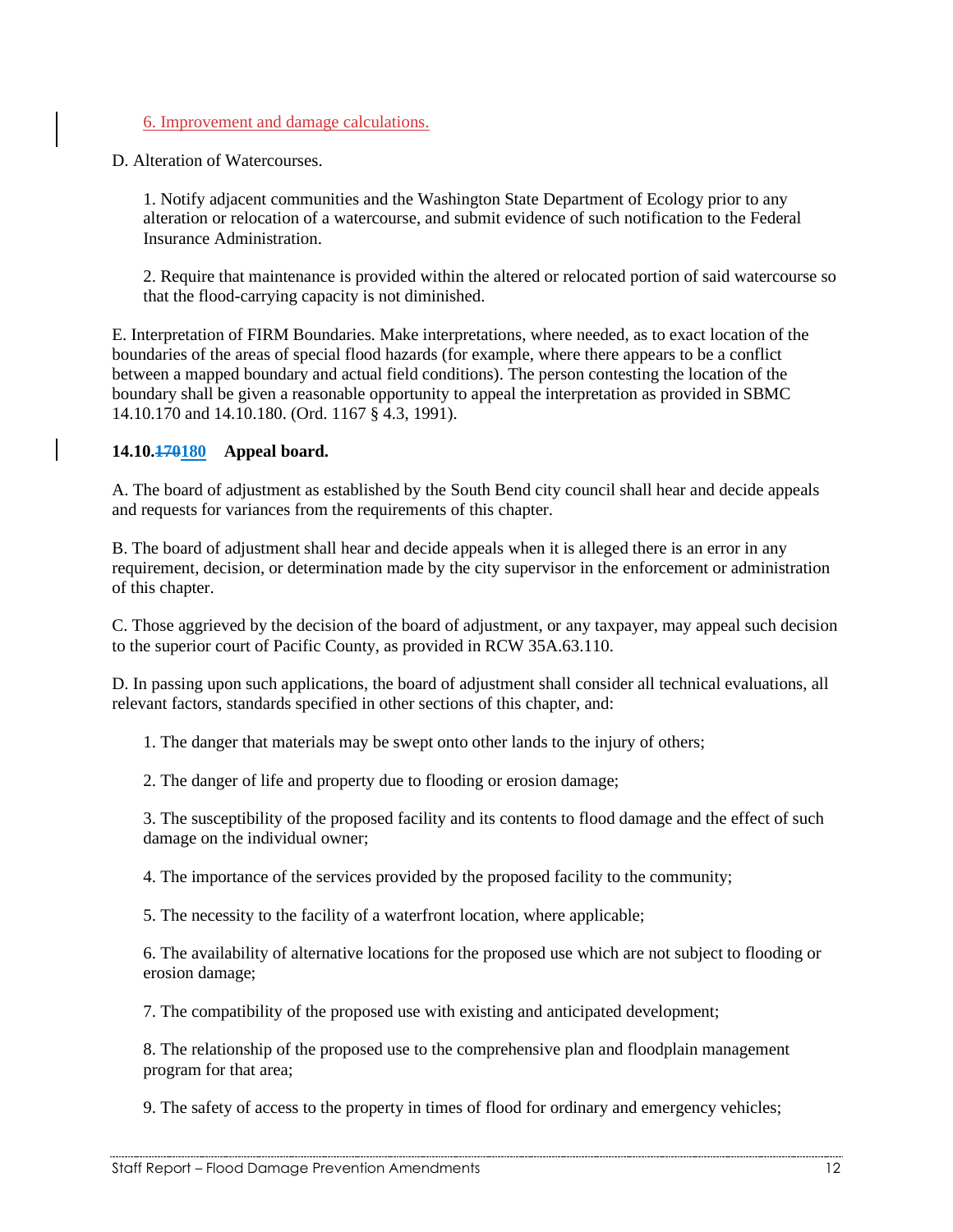10. The expected heights, velocity, duration, rate of rise, and sediment transport of the floodwaters and the effects of wave action, if applicable, expected at the site; and

11. The costs of providing governmental services during and after flood conditions, including maintenance and repair of public utilities and facilities such as sewer, gas, electrical, and water systems, and streets and bridges.

E. Upon consideration of the factors of this section and the purposes of this chapter, the board of adjustment may attach such conditions to the granting of variances as it deems necessary to further the purposes of this chapter.

F. The city supervisor shall maintain the records of all appeal actions and report any variances to the Federal Insurance Administration upon request. (Ord. 1167 § 4.4-1, 1991).

#### **14.10.180190 Variances – Conditions.**

A. Generally, the only condition under which a variance from the elevation standard may be issued is for new construction and substantial improvements to be erected on a lot of one-half acre or less in size contiguous to and surrounded by lots with existing structures constructed below the base flood level, providing SBMC 14.10.170(D)(1) through (11) have been fully considered. As the lot size increases, the technical justification required for issuing the variance increases.

B. Variances may be issued for the reconstruction, rehabilitation, or restoration of structures listed on the National Register of Historic Places or the State Inventory of Historic Places without regard to the procedures set forth in this section.

C. Variances shall not be issued within a designated floodway if any increase in flood levels during the base flood discharge would result.

D. Variances shall only be issued upon a determination that the variance is the minimum necessary, considering the flood hazard, to afford relief.

E. Variances shall only be issued upon:

1. A showing of good and sufficient cause;

2. A determination that failure to grant the variance would result in exceptional hardship to the applicant;

3. A determination that the granting of a variance will not result in increased flood heights, additional threats to public safety, extraordinary public expense, create nuisances, cause fraud on or victimization of the public as identified in SBMC 14.10.170(D), or conflict with existing local laws or ordinances.

F. Variances as interpreted in the National Flood Insurance Program are based on the general zoning law principle that they pertain to a physical piece of property; they are not personal in nature and do not pertain to the structure, its inhabitants, economic or financial circumstances. They primarily address small lots in densely populated residential neighborhoods. As such, variances from the flood elevations should be quite rare.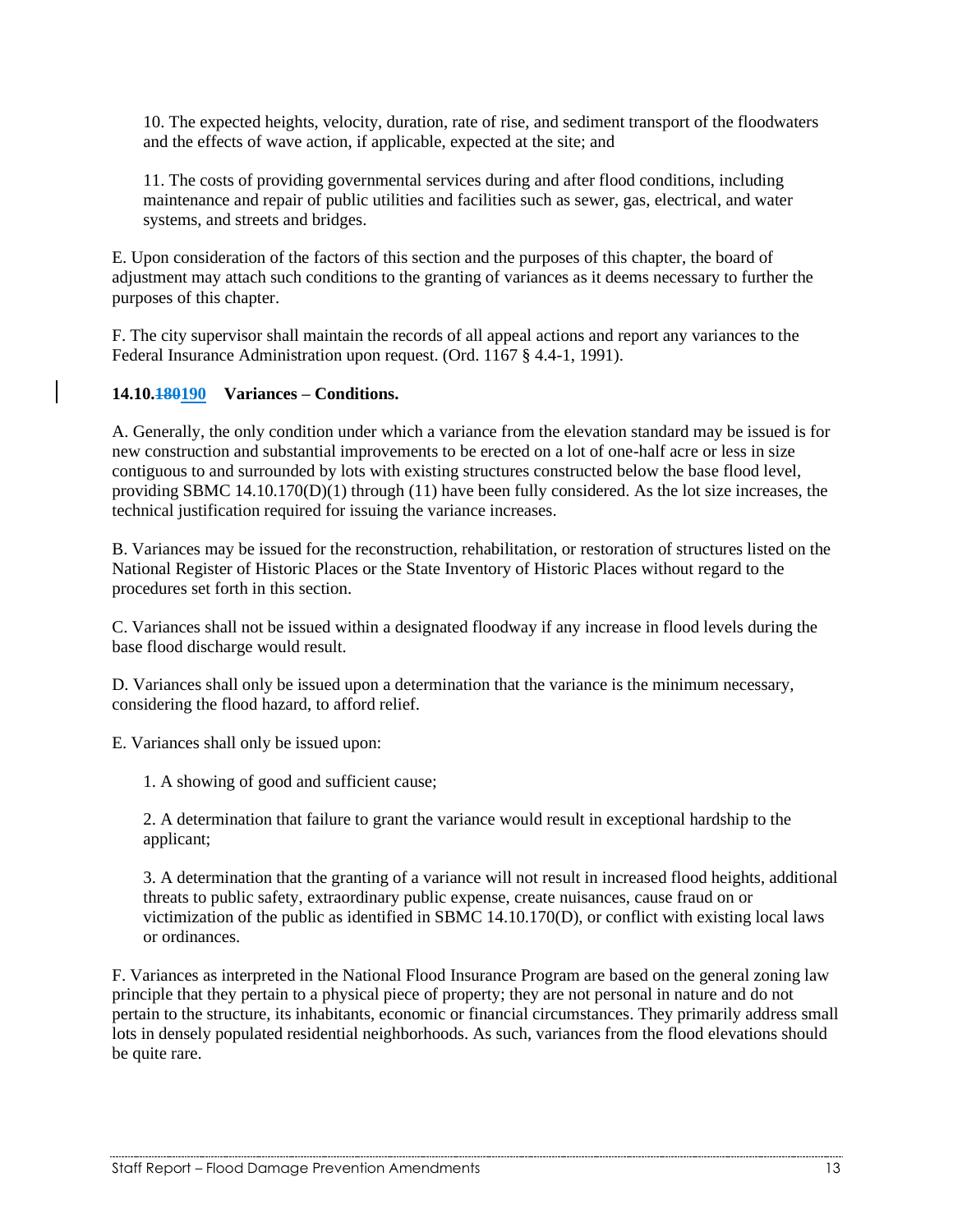G. Variances may be issued for nonresidential buildings in very limited circumstances to allow a lesser degree of floodproofing than watertight or dry-floodproofing, where it can be determined that such action will have low damage potential, complies with all other variance criteria except subsection (A) of this section, and otherwise complies with SBMC 14.10.200 and 14.10.210.

H. Any applicant to whom a variance is granted shall be given written notice that the structure will be permitted to be built with a lowest floor elevation below the base flood elevation and that the cost of flood insurance will be commensurate with the increased risk resulting from the reduced lowest floor elevation. (Ord. 1167 § 4.4-2, 1991).

## **14.10.190200 Flood hazard reduction.**

In all areas of special flood hazards, the standards set out in SBMC 14.10.200 through 14.10.240 are required. (Ord. 1167 § 5.1, 1991).

## **14.10.200210 Anchoring.**

A. All new construction and substantial improvements shall be anchored to prevent flotation, collapse or lateral movement of the structure resulting from hydrodynamic and hydrostatic loads including the effects of boutancy.

B. All manufactured homes must likewise be anchored to prevent flotation, collapse or lateral movement, and shall be installed using methods and practices that minimize flood damage. Anchoring methods may include, but are not limited to, use of over-the-top or frame ties to ground anchors (reference FEMA's "Manufactured Home Installation in Flood Hazard Areas" guidebook for additional techniques). (Ord. 1167 § 5.1-1, 1991).

## **14.10.210220 Construction materials and methods.**

A. All new construction and substantial improvements shall be constructed with materials and utility equipment resistant to flood damage.

B. All new construction and substantial improvements shall be constructed using methods and practices that minimize flood damage.

C. Electrical, heating, ventilation, plumbing and air conditioning equipment and other service facilities shall be designed and/or otherwise elevated or located so as to prevent water from entering or accumulating within the components during conditions of flooding. (Ord. 1167 § 5.1-2, 1991).

## **14.10.230 Storage of materials and equipment.**

A. The storage or processing of materials that could be injurious to human, animal, or plant life if released due to damage from flooding is prohibited in special flood hazard areas.

B. Storage of other material or equipment may be allowed if not subject to damage by floods and if firmly anchored to prevent flotation, or if readily removable from the area within the time available after flood warning.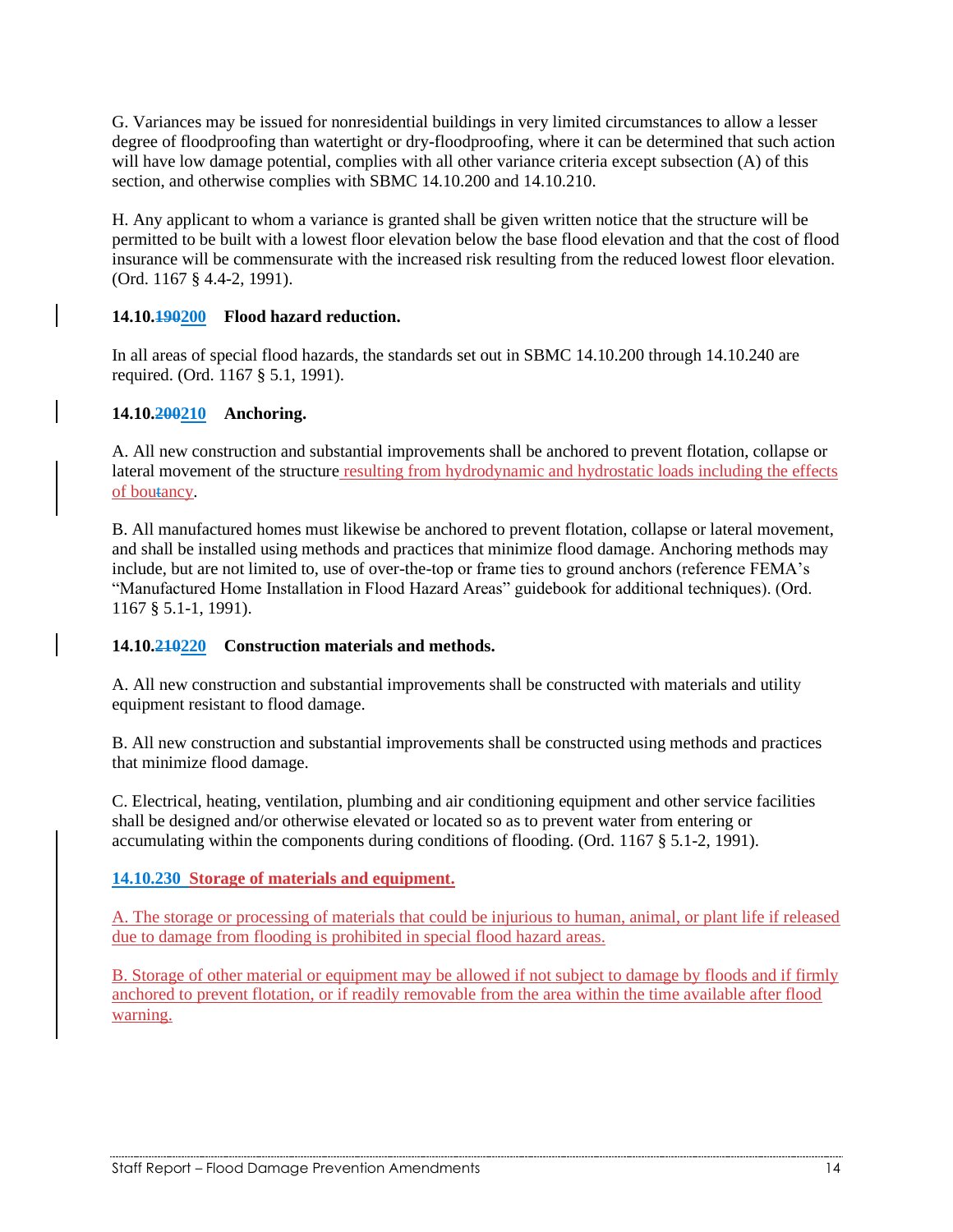## **14.10.220240 Utilities.**

A. All new and replacement water supply systems shall be designed to minimize or eliminate infiltration of floodwaters into the system. Water wells shall he located on high ground that is not in the floodway.

B. New and replacement sanitary sewage systems shall be designed to minimize or eliminate infiltration of floodwaters into the systems and discharge from the systems into floodwaters.

C. On-site waste disposal systems shall be located to avoid impairment to them or contamination from them during flooding. (Ord. 1496, 2015; Ord. 1167 § 5.1-3, 1991).

## **14.10.230250 Subdivision proposals.**

A. All subdivision proposals shall be consistent with the need to minimize flood damage.

B. All subdivisions proposals shall have public utilities and facilities such as sewer, gas, electrical, and water systems located and constructed to minimize flood damage.

C. All subdivision proposals shall have adequate drainage provided to reduce exposure to flood damage.

D. Where base flood elevation data has not been provided or is not available from another authoritative source, it shall be generated for subdivision proposals and other proposed developments which contain at least 50 lots or five acres, whichever is less. (Ord. 1167 § 5.1-4, 1991).

## **14.10.240260 Review of building permits.**

Where elevation data is not available either through the flood insurance study or from another authoritative source (see SBMC 14.10.160(B), applications for building permits shall be reviewed to ensure that proposed construction will be reasonably safe from flooding. The test of reasonableness is a local judgment and includes use of historical data, high water marks, photographs of past flooding, etc., where available. Failure to elevate at least two feet above grade in these zones may result in higher insurance rates. (Ord. 1167 § 5.1-5, 1991).

#### **14.10.270 Changes to special flood hazard area.**

If a project will alter the BFE or boundaries of the SFHA, then the project proponent shall provide the community with engineering documentation and analysis regarding the proposed change. If the change to the BFE or boundaries of the SFHA would normally require a Letter of Map Change, then the project approval shall be conditioned accordingly.

#### **14.10.250280 Specific standards.**

In all areas of special flood hazards where base flood elevation data has been provided as set forth in SBMC 14.10.070 or 14.10.160(B), the standards set out in SBMC 14.10.260, 14.10.300 and 14.10.310 are required. (Ord. 1496, 2015; Ord. 1167 § 5.2, 1991).

## **14.10.260290 Residential construction.**

A. In AE and A1-30 zones or other A zoned areas where the BFE has been determined or can be reasonably obtained, New new construction and substantial improvement of any residential structures shall have the lowest floor, including basement, elevated to 14.5 feet NAVD, or one foot or more above the BFE. Mechanical equipment and utilities shall be waterproofed or elevated at least 14.5 feet NAVD,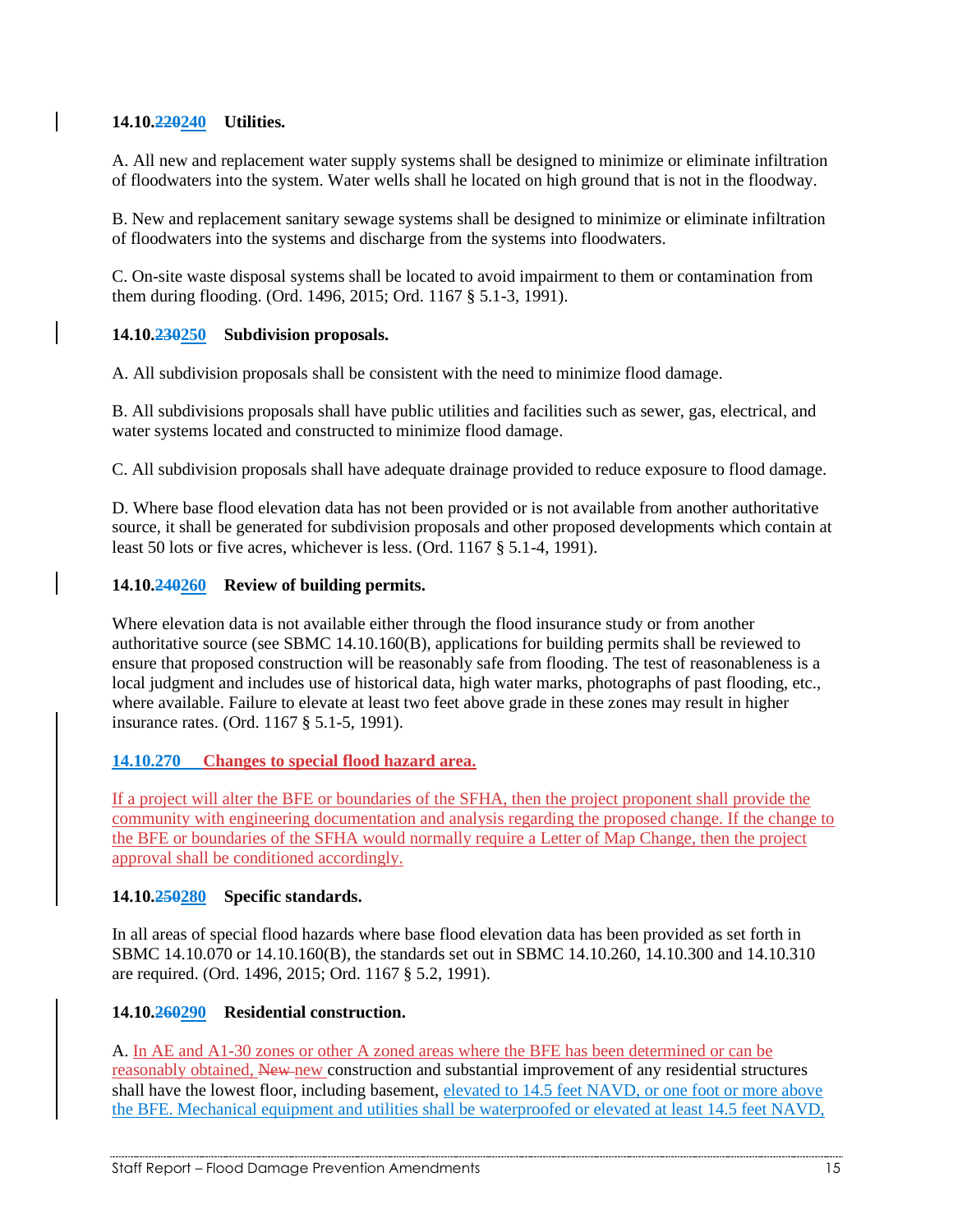equivalent to one foot above the BFE elevated to 14.5 feet NAVD, 1988 datum or higher, in order to be concurrent with the previous NGVD 1929 datum.

B. Fully enclosed areas below the lowest floor that are subject to flooding are prohibited, or shall be designed to automatically equalize hydrostatic flood forces on exterior walls by allowing for the entry or exit of floodwaters. Designs for meeting this requirement must either be certified by a registered professional engineer or architect or must meet or exceed the following minimum criteria:

1. A minimum of two openings having a total net area of not less than one square inch for every square foot of enclosed area subject to flooding shall be provided.

2. The bottom of all openings shall be no higher than one foot above adjacent grade.

3. Openings may be equipped with screens, louvers, or other coverings or devices; provided, that they permit the automatic entry and exit of floodwaters.

4. A garage attached to a residential structure, constructed with the garage floor slab below the BFE, must be designed to allow for the automatic entry and exit of floodwaters.

C. In addition to the above restrictions, all construction and substantial improvement shall comply with the FEMA National Flood Insurance Program (NFPA) floodplain management requirements. (Ord. 1496, 2015; Ord. 1167 § 5.2-1, 1991).

D. New construction and substantial improvement of any residential structure in an Unnumbered A zone for which a BFE is not available and cannot be reasonably obtained shall be reasonably safe from flooding, but in all cases the lowest floor shall be at least two feet above the Highest Adjacent Grade.

Alternatively, a registered engineer or architect may design and certify engineered openings.

#### **14.10.270300 Nonresidential construction.**

New construction and substantial improvement of any commercial, industrial or other nonresidential structure shall either have the lowest floor, including basement, elevated to 14.5 feet NAVD, 1988 datum or higher, in order to be concurrent with the previous NGVD 1929 datum; or, together with attendant utility and sanitary facilities, shallmeet the following requirements:

A. Meet the standards in Section 14.10.260, or

B. If the requirements of subsection A are not met, then new construction and substantial improvement of any commercial, industrial or other nonresidential structure shall meet all of the following requirements:

- 1. A. Be dry floodproofed so that below an elevation of 14.5 feet NAVD, equivalent to one foot above the base flood level the structure is watertight with walls substantially impermeable to the passage of water.
- 2. B. Have structural components capable of resisting hydrostatic and hydrodynamic loads and effects of buoyancy.
- 3. C. Be certified by a registered professional engineer or architect that the design and methods of construction are in accordance with accepted standards of practice for meeting provisions of this section based on their development and/or review of the structural design, specifications, and plans. Such certifications shall be provided to the official as set forth in SBMC 14.10.160(C)(2).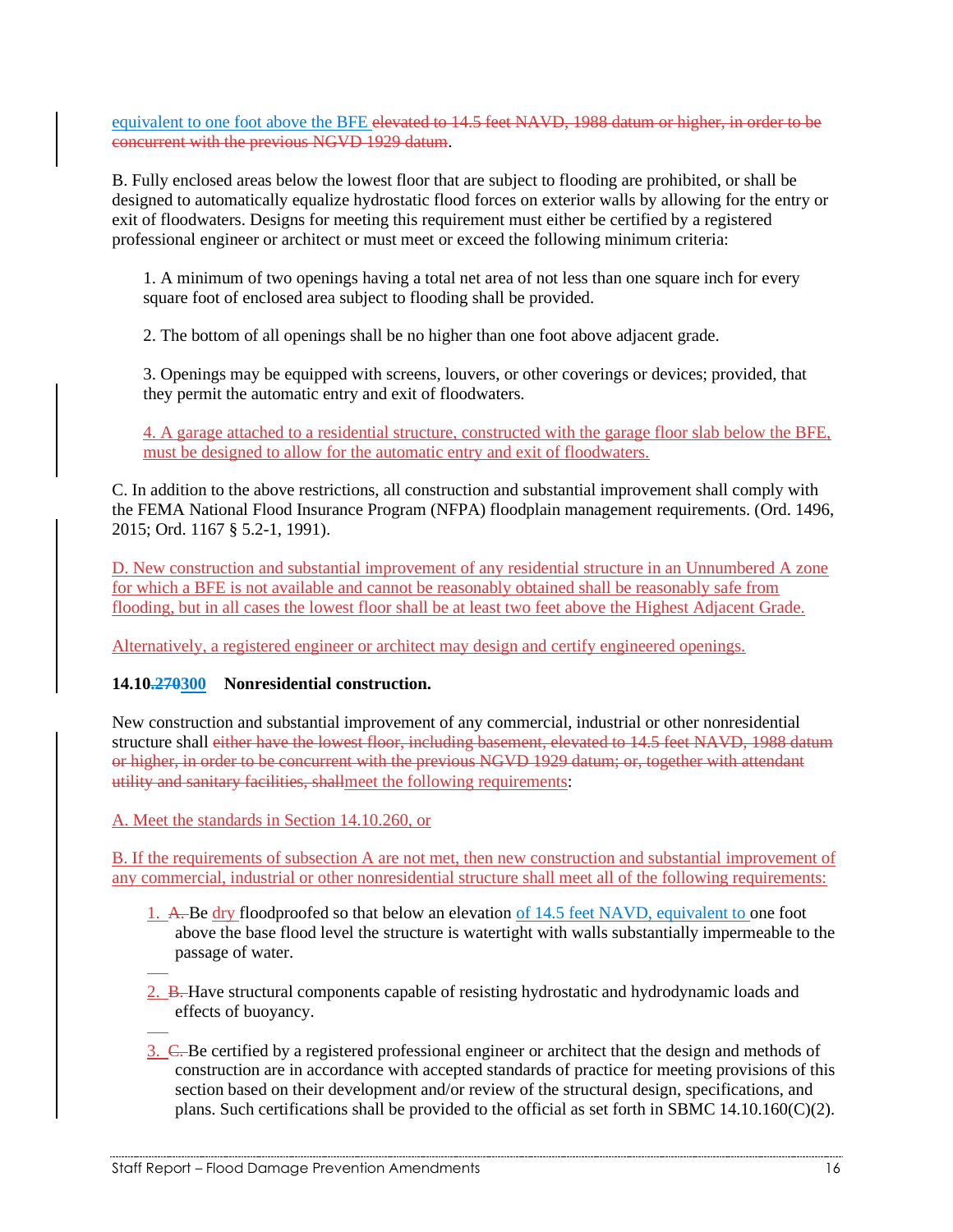- 4. D. Nonresidential structures that are elevated, not floodproofed, must meet the same standards for space below the lowest floor as described in SBMC 14.10.260(B).
- 5. E. Applicants floodproofing residential buildings shall be notified that flood insurance premiums will be based on rates that are one foot below the floodproofed level (e.g., a building floodproofed to the base flood level will be treated as one foot below the base flood level). (Ord. 1496, 2015; Ord. 1167 § 5.2-2, 1991).

## **14.10.280310 Manufactured homes.**

All manufactured homes to be placed or substantially improved within Zones  $A1 - 30$ , AH and AE on the community's FIRM shall be elevated on a permanent foundation such that the lowest floor of the manufactured home, elevated to 14.5 feet NAVD, or one foot or more above the BFE. Mechanical equipment and utilities shall be waterproofed or elevated at least 14.5 feet NAVD, equivalent to one foot above the BFE 14.5 feet NAVD, 1988 datum or higher, in order to be concurrent with the previous NGVD 1929 datum, and be securely anchored to an adequately anchored foundation system resist flotation, collapse and lateral movement in accordance with the provisions of SBMC 14.10.200(B).

A. Recreational Vehicles. Recreational vehicles placed on sites are required to either:

1. Be on the site for fewer than 180 consecutive days; or

2. Be fully licensed and ready for highway use, on wheels or jacking system, attached to the site only by quick disconnect type utilities and security devices, and have no permanently attached additions; or

3. Meet the requirements of this section and the elevation and anchoring requirements for manufactured homes.

B. AE and A1 – 30 Zones with Base Flood Elevations but No Floodways. In areas with base flood elevations (but a regulatory floodway has not been designated), no new construction, substantial improvements, or other development (including fill) shall be permitted within Zones A1 – 30 and AE on the community's FIRM, unless it is demonstrated that the cumulative effect of the proposed development, when combined with all other existing and anticipated development, will not increase the water surface elevation of the base flood more than one foot at any point within the community. (Ord. 1496, 2015; Ord. 1167 § 5.2-3, 1991).

**14.10.320 Enclosed area below the lowest flood.**

If buildings or manufactured homes are constructed or substantially improved with fully enclosed areas below the lowest floor, the areas shall be used solely for parking of vehicles, building access, or storage.

**14.10.330 Small Accessory Structures (Detached Garages & Small Storage Structures)** For A Zones (A, AE, A1-30, AH, AO):

A. In A, AE, A1-30, AH, and AO flood zones,small accessory structures (less than or equal to the size of a one story, two car garage) used solely for parking of vehicles or limited storage may be constructed such that the floor is below the BFE, provided the structure is designed and constructed in accordance with the following requirements.

1. Use of the small accessory structure must be limited to parking of vehicles or limited storage;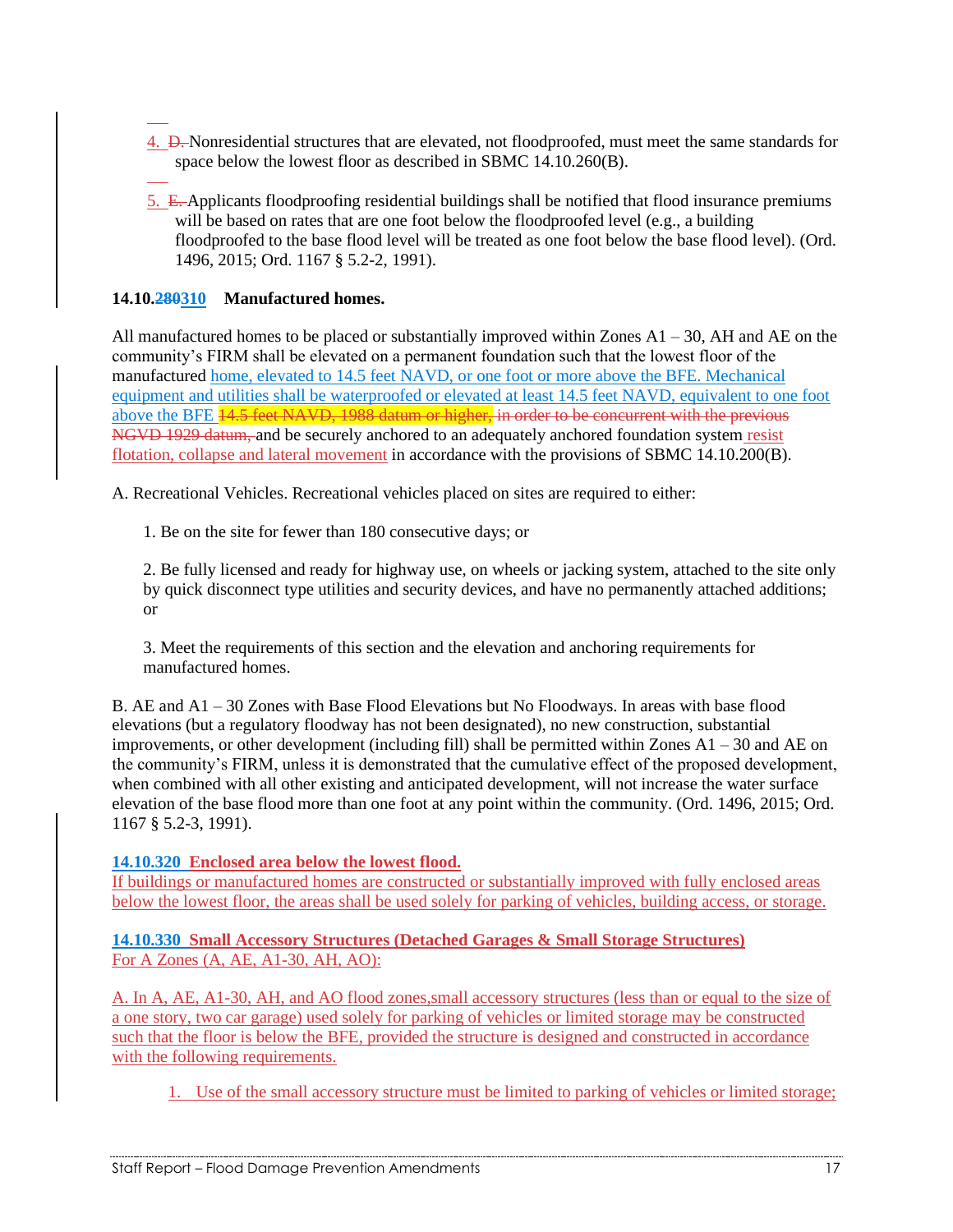2.

2. The portions of the small accessory structure located below the BFE must be built using flood resistant materials;

3.

3. The small accessory structure must be adequately anchored to prevent flotation, collapse, and lateral movement;

4.

4. Any machinery or equipment servicing the small accessory structure must be elevated or flood proofed to or above the BFE;

5.

5. If located in a floodway, then the small accessory structure must comply with floodway encroachment provisions in Section 14.10.290(A) 5.4-1;

6.

6. The small accessory structure must be designed to allow for the automatic entry and exit of floodwaters in accordance with Section 5.2-1(5).

7.

- 7. The structure shall have low damage potential, and
- 8. If the structure is converted to another use, it must be brought into full compliance with the standards governing such use.
- 9. The structure shall not be used for human habitation.

B. In V, VE, V1-30, and VO flood zones, small accessory structures constructed pursuant to this section may be no more than 100 square feet in size.

C. Detached garages, storage structures, and other small accessory structures not meeting the above standards must be constructed in accordance with all applicable standards in Section 18.10.340(A).

D. Upon completion of the structure, certification that the requirement of this section have been satisfied shall be provided to the Floodplain Administrator for verification.

## **14.10.290340 Floodways.**

Areas designated as "floodways" are located within areas of special flood hazard as established in SBMC 14.10.070. Since the floodway is an extremely hazardous area due to the velocity of floodwaters which carry debris, potential projectiles, and erosion potential, the following provisions apply:

A. Prohibition of encroachments, including fill, new construction, substantial improvements, and other development unless certification by a registered professional engineer or architect is provided demonstrating that encroachments shall not result in any increase in flood levels during the occurrence of the base flood discharge.

B. Construction or reconstruction of residential structures is prohibited within designated floodways, except for: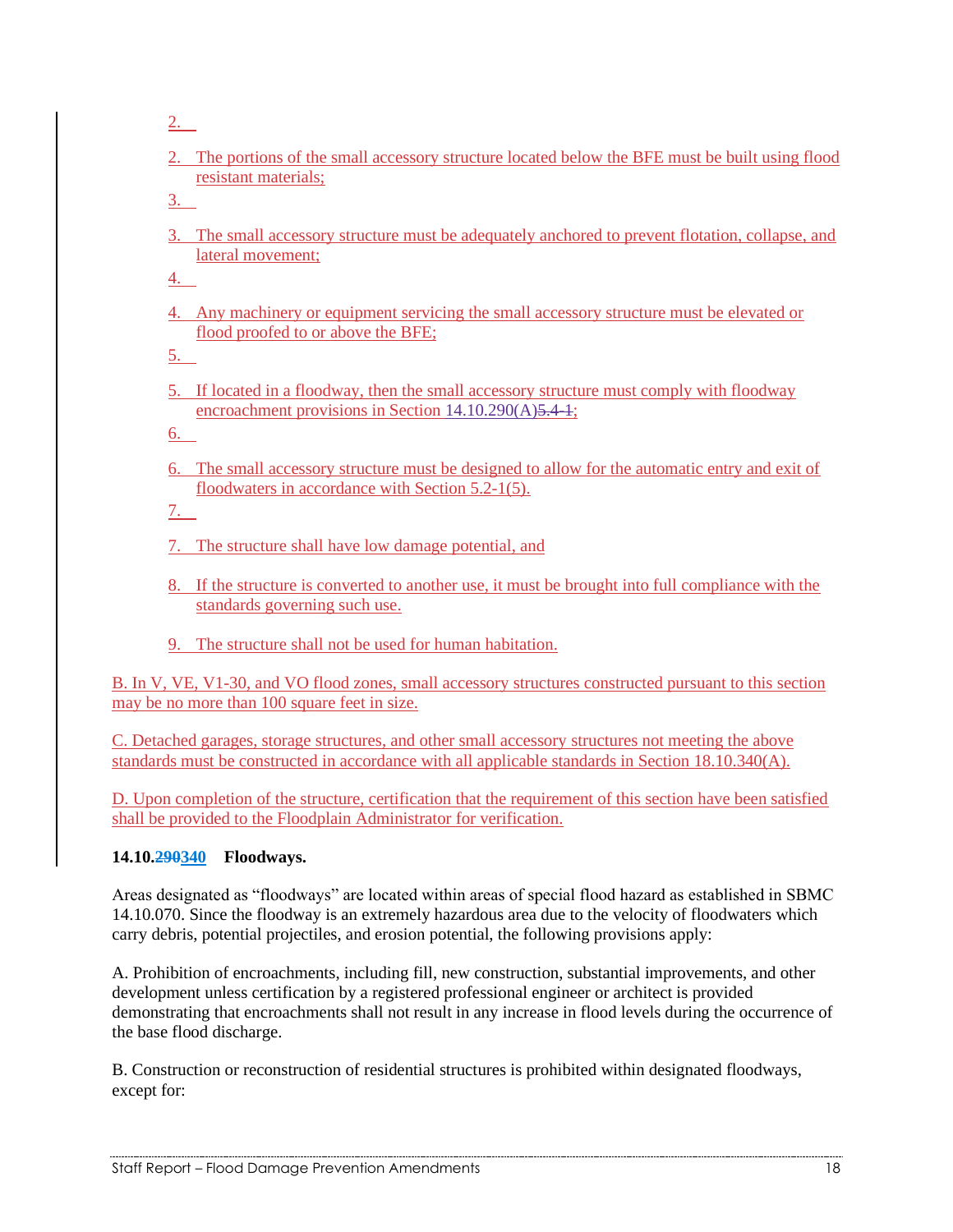1. Repairs, reconstruction, or improvements to a structure which do not increase the ground floor area; and

2. Repairs, reconstruction or improvements to a structure, the cost of which does not exceed 50 percent of the market value of the structure either:

a. Before the repair, reconstruction, or improvement is started; or

b. If the structure has been damaged, and is being restored, before the damage occurred. Work done on structures to comply with existing health, sanitary, or safety codes, identified and cited by the community as violations prior to the damage occurring or to structures identified as historic places shall not be included in the 50 percent market value of the structure.

C. If subsection (A) of this section is satisfied, all new construction and substantial improvements shall comply with all applicable flood hazard reduction provisions of SBMC 14.10.190 through 14.10.300.

D. Critical Facilities. Construction of new critical facilities shall be, to the extent possible, located outside the limits of the special flood hazard area (SFHA) (100-year floodplain). Construction of new critical facilities shall be permissible within the SFHA if no feasible alternative site is available. Critical facilities constructed within the SFHA shall have the lowest floor elevated three feet above BFE or to the height of the 500-year flood, whichever is higher. Access to and from the critical facility should also be protected to the height utilized above. Floodproofing and sealing measures must be taken to ensure that toxic substances will not be displaced by or released into floodwaters. Access routes elevated to or above the level of the base flood elevation shall be provided to all critical facilities to the extent possible. (Ord. 1496, 2015; Ord. 1167 § 5.3, 1991).

#### **14.10.350 General Requirements for Other Development**

All development, including manmade changes to improved or unimproved real estate for which specific provisions are not specified in this ordinance or the state building codes with adopted amendments and any City of South Bend amendments, shall:

A. Be located and constructed to minimize flood damage;

B. Meet the encroachment limitations of this ordinance if located in a regulatory floodway;

C. Be anchored to prevent flotation, collapse, or lateral movement resulting from hydrostatic loads, including the effects of buoyancy, during conditions of the design flood;

D. Be constructed of flood damage-resistant materials;

E. Meet the flood opening requirements of Section 14.10.260(B), and

F. Have mechanical, plumbing, and electrical systems above the design flood elevation or meet the requirements of ASCE 24, except that minimum electric service required to address life safety and electric code requirements is permitted below the design flood elevation provided it conforms to the provisions of the electrical part of building code for wet locations.

#### **14.10.300360 Wetlands management.**

The city of South Bend shall, to the maximum extent possible, avoid the short and long term adverse impacts associated with the destruction or modification of wetlands, especially those activities which limit